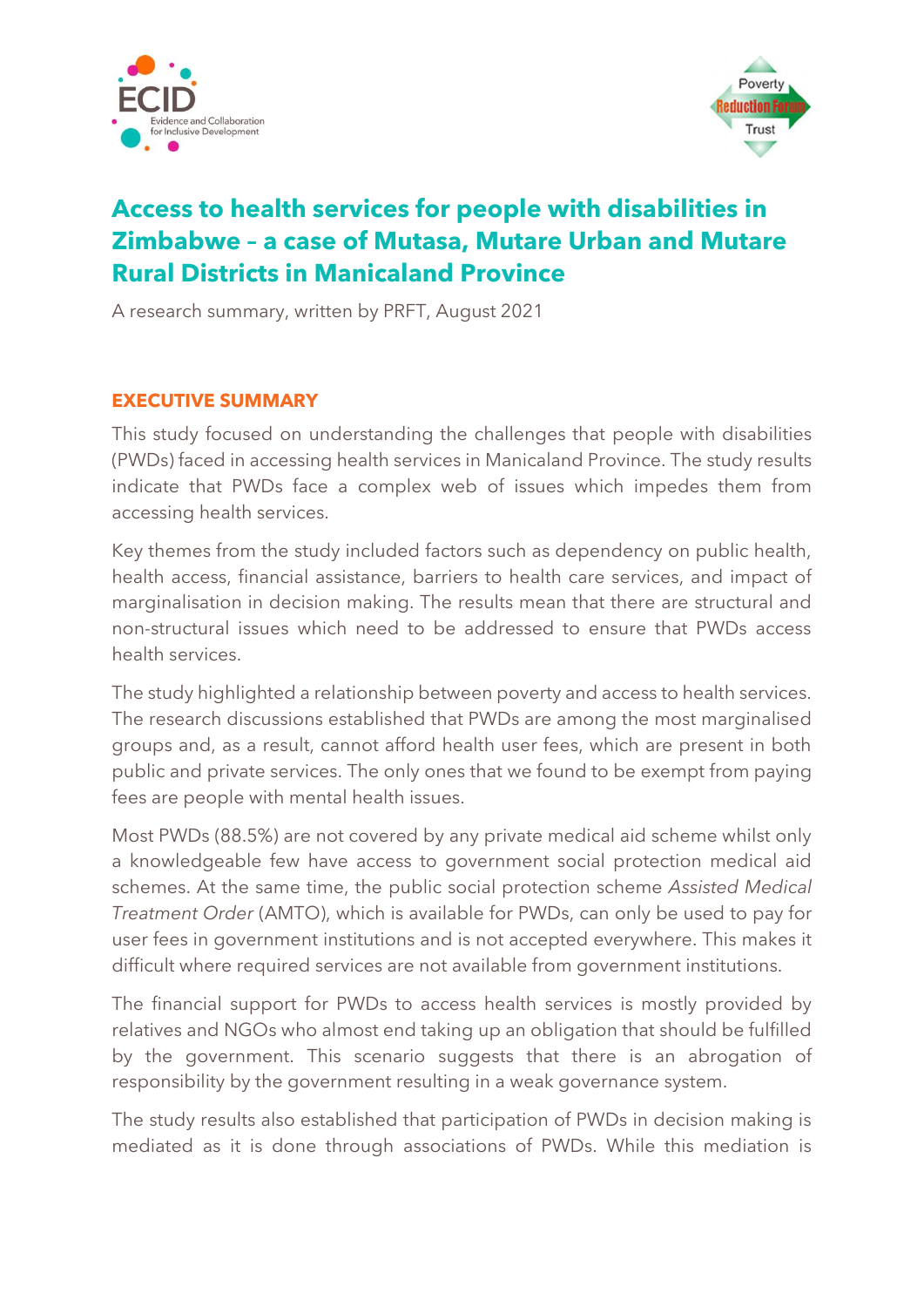applauded, it however still excludes PWDs whose information on the associations is limited and/or PWDs who are not affiliated to any association.

The study results also indicated a pattern where NGOs, missionary hospitals, and spiritual healers are complementing government health service provision. The public health institutions were established by the research as the main source of health services for PWDs. Because the public health institutions are inadequately resourced with drugs and personnel, PWDs access their health services at secondary sources which are complementing public health provision. However, this pattern of secondary sources is not ideal for PWDs – nearly one in three said that they would have no secondary source of health service if the public one failed.

The recently adopted *National Disability Policy* (June 2021) provides an entry point for civil society organizations to present their research findings on disability studies to the Department of Disability Affairs. This was an unexpected study finding. The importance of this finding is that it offers an opportunity for non-state actors working on disability to influence disability policy implementation in the country. However, whilst celebrating the new disability policy, other policies have existed before, yet they have not been implemented properly. It is therefore a main emphasis of the study that Zimbabwe's State must implement this acclaimed disability policy well, as well as many others, to avoid a false legitimation of its work through "policy production". This situation is also made possible by non-state actors (especially civil society organizations) which have capacity limitations to hold the government to account. Part of this incapacity is as a result of a shrinking operating space for civil society organizations, both financially and regulatory.

The absence of a publicly shared database for PWDs poses challenges in the development planning and implementation of health programmes. The subsequent result is the poor targeting of PWDs by health and social protection services. Our study concludes that, as a result of a lack of a publicly shared database, social protection programmes that cushion PWDs health needs are poorly designed and financed resulting in poor coverage. This finding is important in that failing to properly identify where the PWDs are located will perpetuate their exclusion and marginalization.

## **RECOMMENDATIONS**

Some of the recommendations to improve health care provision for people with disabilities that were suggested during the key informant interviews and focus group discussions in Mutasa, Mutare Urban, Mutare Rural and at provincial and national level include: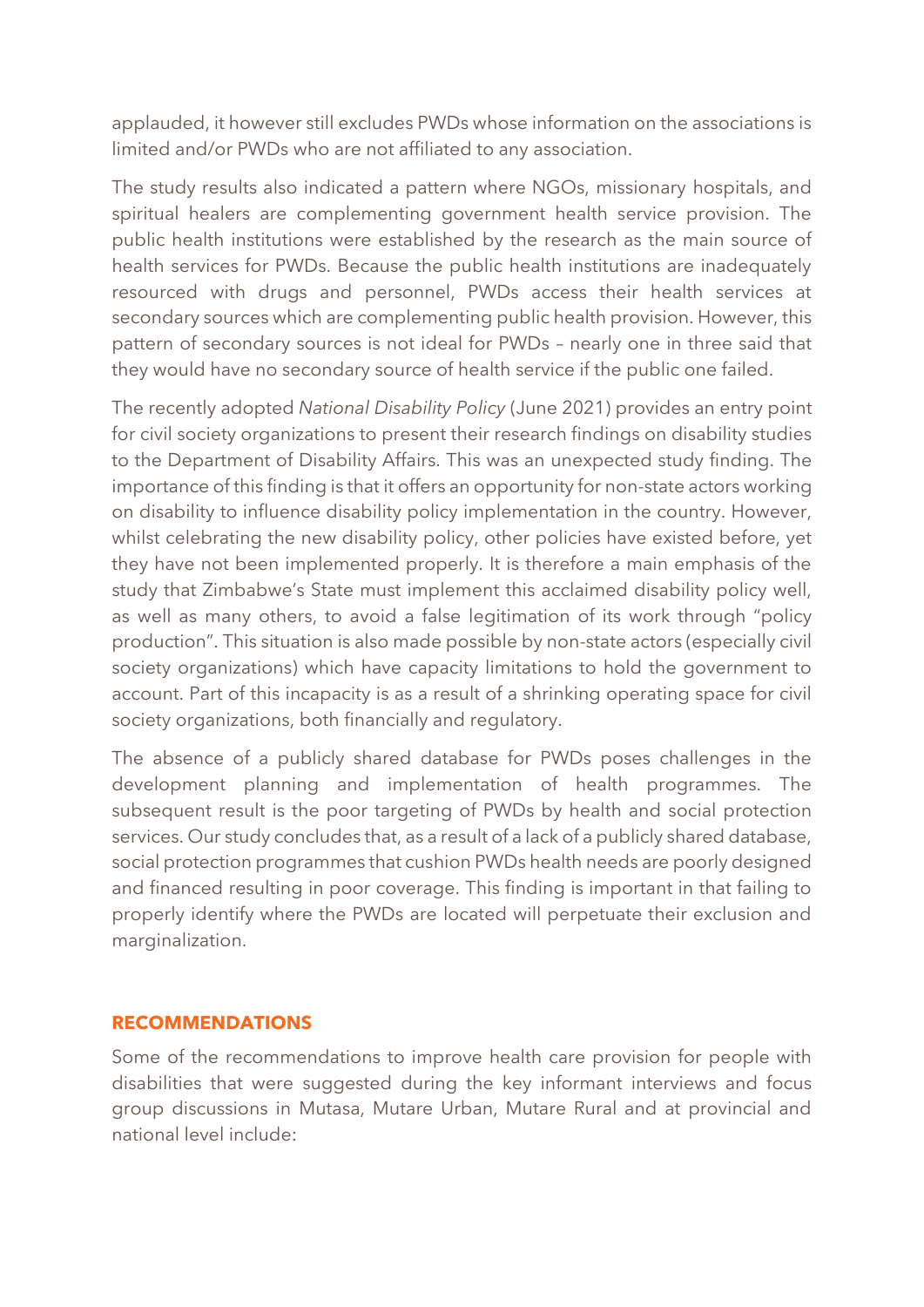- ⮚ The Government should **construct infrastructure** (public toilets, roads and pavements, clinics, hospitals, health facility waiting areas, etc) that are disability friendly and enable PWDs to navigate with their assistive devices such as wheelchairs.
- ⮚ The Government should **provide mobile clinics** for PWDs to ease access to health care services since they experience difficulties travelling to health centres due to their various impairments.
- ⮚ The Government, through the Ministry of Health and Child Care, should establish **one-stop centres** that cater for all the health needs of PWDs. At the moment, very few services are available at the local health centres with PWDs having to be referred to major towns for other specialised services.
- ⮚ Transport operators should provide **buses that have disability friendly features** such as lifters for wheelchairs. Operators such as the drivers and the conductors should be trained on disability so that they do not abuse PWDs.
- ⮚ Public transport should also ensure that they give **sufficient time to PWDs when boarding** buses and **wheelchairs should not pay an extra charge** as this is a burden to PWDs. There is need for sensitisation of transport operators' personnel to be sensitive to PWDs needs.
- ⮚ The Government should enhance a **better inter-ministerial coordination** between the Ministry of Public Service, Labour and Social Welfare, and the Ministry of Health and Child Care, to ensure the adequate and timely financing of the AMTO support scheme.
- ⮚ The **AMTO support scheme should be extended to all medical facilities** while the local authorities should remove health user fees for PWDs.
- ⮚ The Government should ensure that **people with epilepsy get free medication** at public health institutions.
- ⮚ The Government and the local authorities should **increase** public health institutions **personnel** including doctors who, in some cases, are only available twice a week.
- ⮚ The Government should ensure it achieves **inclusive employment** with at least 10% of staff employed being PWDs. These will understand the needs of fellow PWDs. This must be extended to health personnel including nurses and doctors.
- ⮚ Health facilities should ensure that their **staff is trained on disability** and the use of the correct terminology when dealing with PWDs. Medical staff training should have modules that teach on disability and how they can handle PWDs. For instance, training should include a **module on sexual and reproductive**